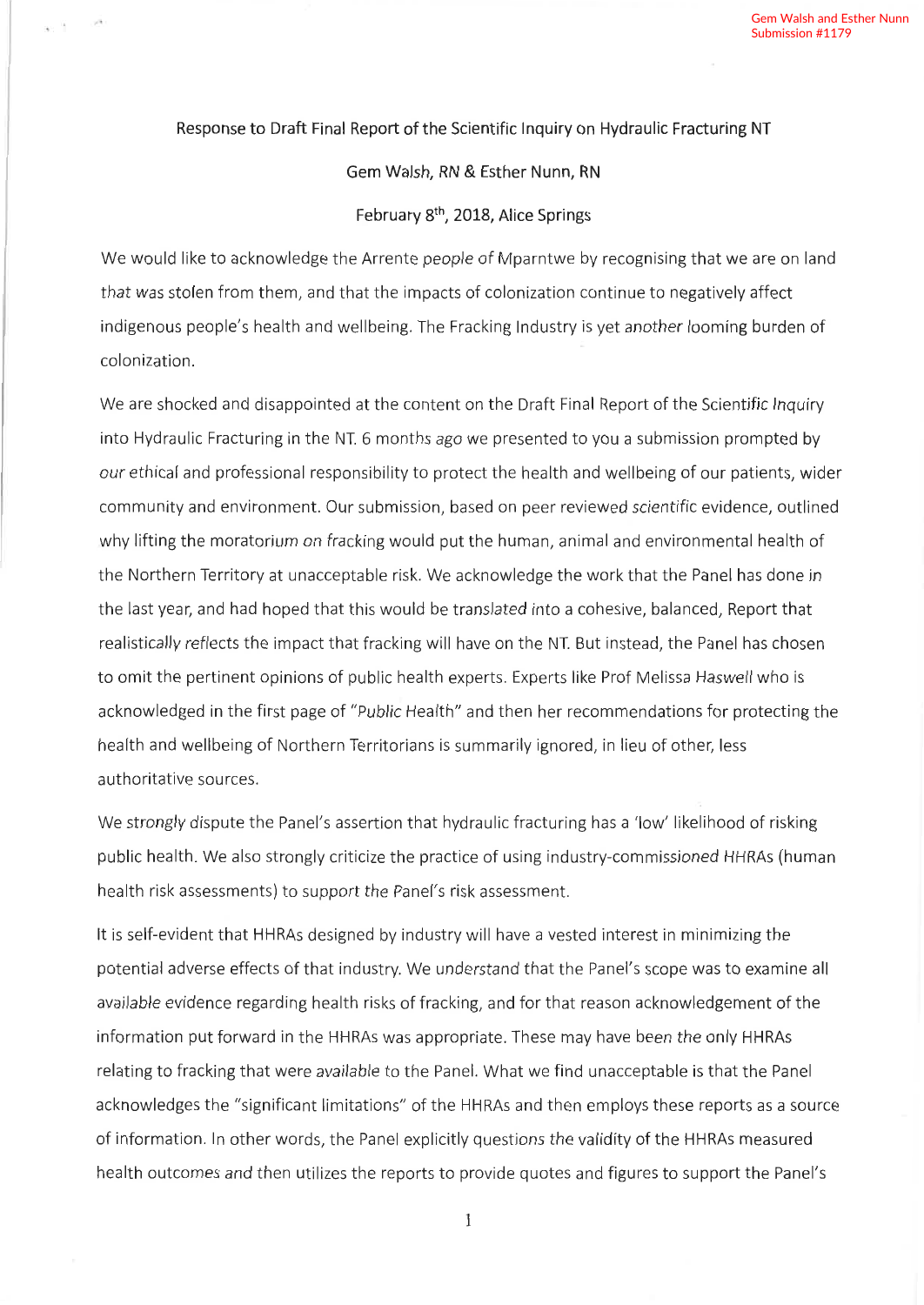own assessment

The Panel states, and I quote: "The two critical elements of an HHRA that must be present in order to aggregate and characterise the risks are, first, identification of, and knowledge about the chemicals of concern, and second, identification of the potential exposure pathways".

All of the HHRAs considered by the Panel fail to address either one, or both of these "critical elements" needed to characterize risk. This renders them inappropriate as key resources influencing decision-making. The HHRA by Origin on its exploratory activities at the Amungee well in the Beetaloo Sub-basin failed to fulfil either of the 2 essential criteria. The Santos HHRA on its developments in the Surat and Bowen basins in south-west Queensland failed to assess critical exposure pathways leading to contamination of groundwater and surface water. So did Santos' health and chemical risks assessment of its CSG development in Narrabri, NSW. The WA HHRA utilised by the Panel was the subject of an extensive and detailed critique from Public Health advocate Professor Melissa Haswell. Professor Haswell found that the report did not fully and accurately assess the potential risks and benefits of the industry to the health and wellbeing of the population (1). Finally, the AGI Upstream lnvestment HHRA assessing health risks associated with bTeX in flowback water in the Gloucester basin of the Waukivory CSG project in NSW only covered airborne transfer from the holding tank, and not leaks or spills to surface or groundwater, due to being an "incomplete pathway". To repeat, all 5 HHRAs utilized by the Panel in their consideration of risk failed to fulfil either one or both critical criteria required to characterize risk. I quote: "All <sup>5</sup> reports provide useful information supporting the risk assessments undertaken by the Panel in this Report, and they are consistent with the Panel's consequence and risk assessment of 'low"'. How is this conclusion reached when the reports fail to fulfil the criteria of HHRA?

Why are they being used as sources to support the Panel's assessment? lf the pathways are incomplete and omitted from the assessments, how and why has the Panel drawn conclusions from incomplete evidence?

We acknowledge Recommendation 10.1 within which the Panel calls for HHRA reports to include risk estimates assessments of exposure pathways that are deemed to be incomplete. This is an admission that inclusion of all exposure pathways is imperative to HHRAs. So, the question must be asked, why are these evidently weak sources, which form an essential component of the Public Health Chapter, being used by the Panel to justify the assessment of health risks as low? We want our opposition to the use of these sources to stand on the public record. Furthermore, it can be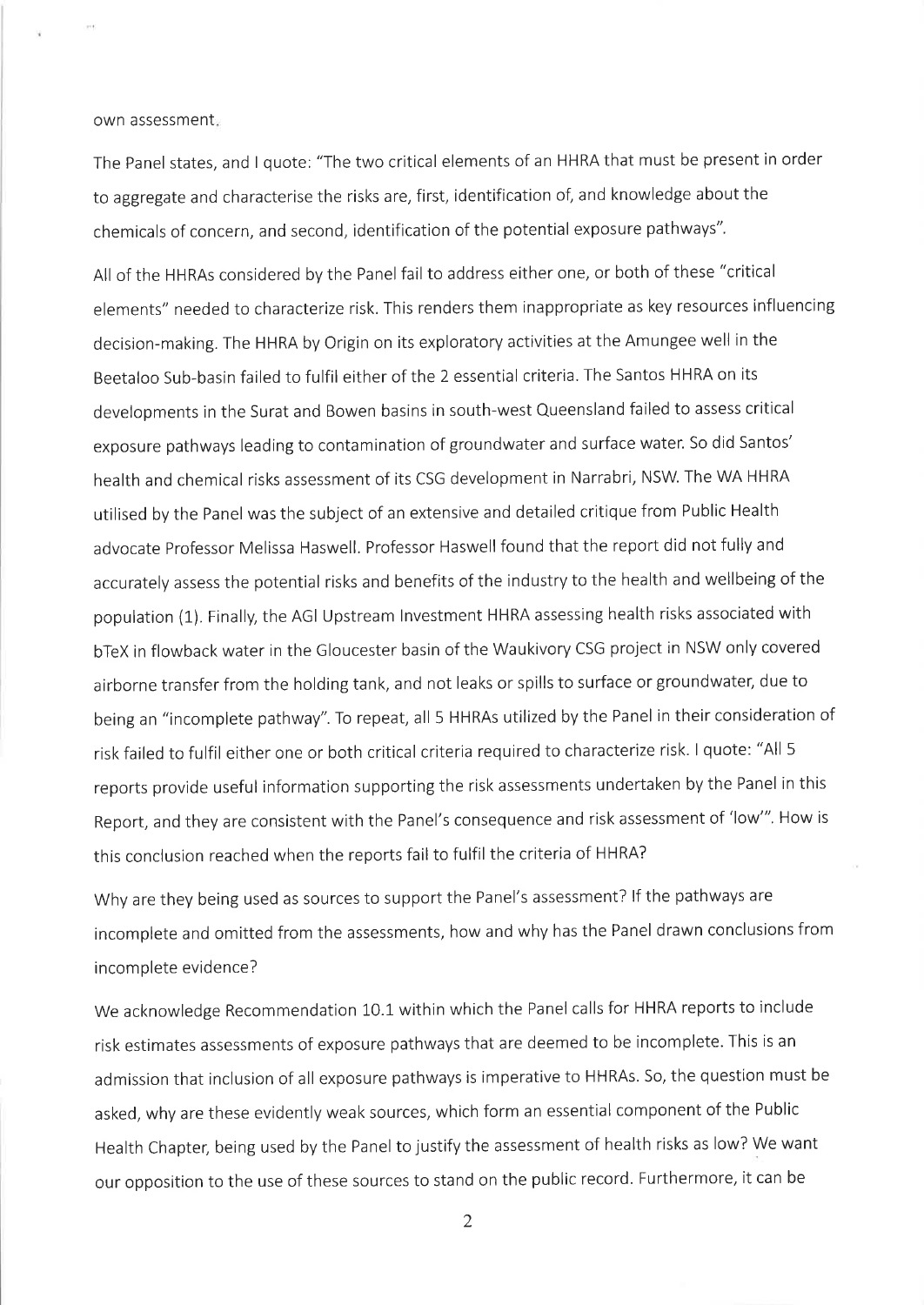seen in the public Health Risk Matrix that the Panel's recommends "gas companies to prepare site specific HHRAs". It is completely unacceptable to expect industry to self-regulate their own practice. We also want on public record our opposition to the stipulation in recommendation 10.1 that, quote formal site specific HHRAs need to be prepared and approved prior to the grant of any production licence for the purpose of any shale gas development. we urge the Panel to amend this Recommendation to require site specific HHRAs be approved prior to the granting of any exploration licenses. Allowing industry exploration rights before fully assessing the impacts these

activities may have on a community is unethical and unjustifiable.

It is unacceptable that the Chapter on Public Health includes only one small paragraph on the enormous subject of social cohesiveness, mental health and wellbeing. Worse still, this paragraph states "the panel is unable to find any cogent evidence that supports an evaluation of the magnitude of this risk to public health". This inability or refusal to acknowledge the evidence is the result of the Panel's favouring of a foreign study (McMullin et al.) that is not peer reviewed. The McMullin et al. study has such a narrow categorical framework that it reviews a measly 12 US studies, out of the hundreds of studies available. The Report tables this literature review on an entire page in the public Health Chapter. This is misleading to the general public trying to make sense of this Report because the majority of the categories state the evidence is "insufficient" or "failing to show an association". Furthermore, it is insulting to the enormous amount of work and references Australian Health Professionals and Public Health experts have provided to the Panel. If health academics in this country used evidence as flimsy as McMullin et al. to support their arguments this would be highly frowned upon in the health domain.

lf the panel had wanted to assess the impacts of the fracking industry on the mental health and wellbeing of the community affected, they would have incorporated a validated assessment tool into their community consultation process. An effective and efficient process could have included appropriate questions to investigate people's concerns and stressors. This would have provided valuable locally relevant information at the source, providing the evidence required to demonstrate the effect that impending fracking has had on communities at risk from the industry. Basically, all the Inquiry had to do was listen, and accurately document it.

But as has been proven by secretly taped footage of the community "consultation" that occurred in Marlinga, the lnquiry consultants did not listen. lnstead, they went to remote communities and encouraged indigenous residents to capitalise on an industry that they said is inevitable. ln a process

J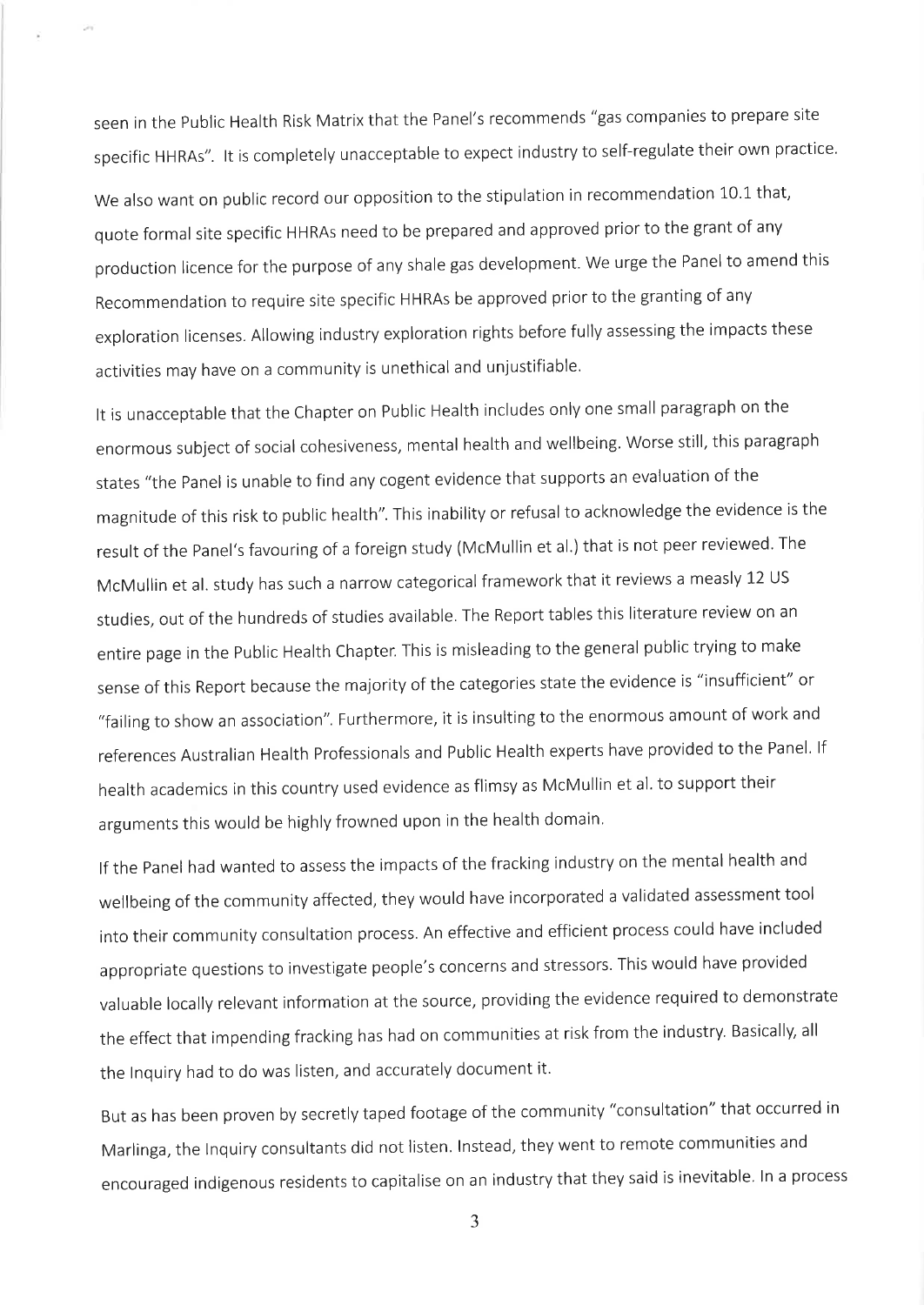of "consultation" the consultant in Marlinga spoke for 36 minutes and listened to the community for a total of 8 minutes! This is why the Panel does not have any evidence regarding the impact of fracking on mental health, wellbeing and social cohesion. Because the "voice" they gave to remote communities was merely lip service, and the gravity of community stress has been in effect omitted from their Report.

Health professionals Against Fracking NT were lucky enough to be asked to do a presentation at the Aboriginal Fracking Forum recently on the impacts of fracking on health. The audience was a room packed with powerful Indigenous spokespeople from 13 different communities across the Territory who had gathered to discuss their concerns about fracking and make a collective statement which they presented to parliament. For hours we listened to the wide range of concerns people in remote communities have about the looming fracking industry. This is primary source information. ln the Final List of lssues in Appendix 2, the Panel states 'there may be a risk that the physical and mental health of Aboriginal persons and communities, as a group that is especially vulnerable and disadvantaged, is particularly affected." As Health Professionals we acknowledge that the increased stress, anxiety and looming loss of cultural sustenance has a profound negative impact on the mental health of the communities at risk of industrial destruction. This is a form of sickness that it is affecting people already, long before fracking has even arrived.

We would like to remind the Panel and observers that a categorical assessment of 685 peer viewed literature published in 2016, found 84% of the public health studies indicate risks to public health, 69% of water studies show actual or potential water contamination, and 87% of air quality studies indicate elevated air pollution (2). The evidence is strong enough for fracking to have already been banned in 12 countries around the world. In Australia, we commend The Victorian Government in leading the way by passing legislation to ban any unconventional gas drilling in the state because of the unknown and unquantifiable risks to the safety and security of public health, water and agriculture industries. We implore the Panel to recommend that the NT Government does the same

ln the Final List of lssues in Appendix 2, compliance and enforcement is mentioned in the following statement: "There may be a risk of inadequate monitoring or enforcement of compliance with the regulatory framework as a result of inadequate resourcing of the regulatory agency, inadequate expertise or training". The Panel quotes the UK Task Force on Shale Gas acknowledgement that there has been understandable concerns and fear in communities affected bythe Fracking lndustry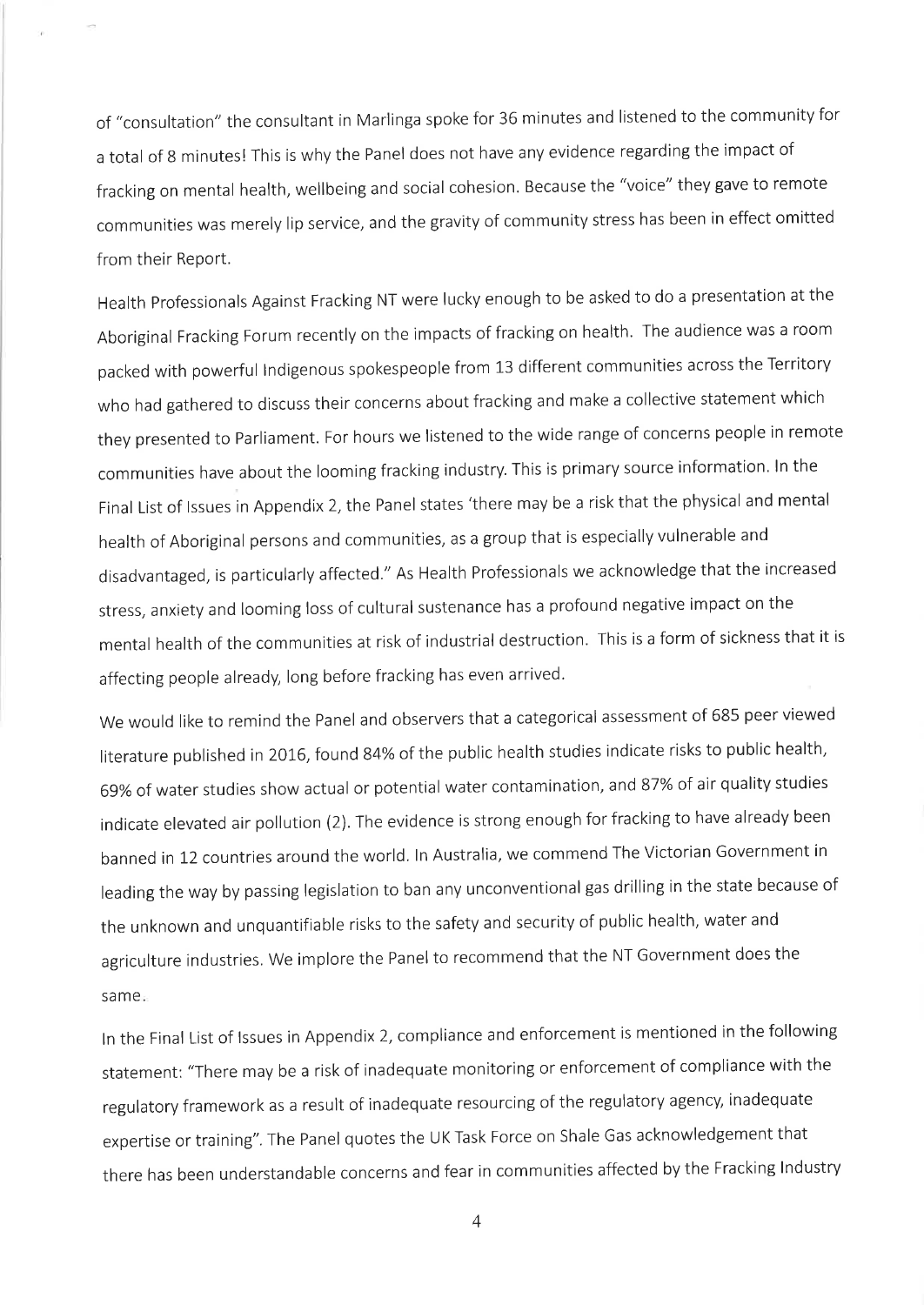due to lax operation standards which have led to negative health outcomes. This Task Force assure us, however; that in the last few years, standards have improved dramatically and that we should simply trust the industry will follow best-practice to ensure the safety and wellbeing of ourselves and the environment.

The distrust that industry and government will safely regulate themselves has grown from years of dealing with the impacts of mining. Some would argue, for many indigenous people, this distrust is deepened by the lived experience of colonisation, forcible removal from homelands and land exploitation for resource extraction. History is the best predictor of the future.

I would like to demonstrate how, in the NT, industry continues to fall well short of the tight regulations in place.

- 1,. Most recent and relevant in terms of threats to our water supply is the PFAS incident in Katherine. PFAS were in the foam used at RAAF bases - including at Tindal near Katherine  $$ and have seeped into the town's bores and infiltrated its drinking supply- A Four Corners investigation revealed the Defence Department were told the chemicals must not enter the environment as far back as 1987, however, throughout this time chemicals were leaching into the groundwater and residents were not told their bores were contaminated until 2016 (3).
- 2. Ranger; Australia's largest Uranium mine that operates within the World Heritage listed Kakadu National park is one of the most heavily regulated and monitored mines in the world. Despite this, the Federal Government's leading research body found cancer rates almost double in indigenous populations living close to that mine. This study found no monitoring had been done in the last 20 years on the mines impact on local indigenous health despite over 2OO known incidents, spillages or leaks of contaminated water into the local environment. (4) These spills included a large acid leach tank completely collapsing releasing a million litres of acid radioactive ore slurry into the surrounding area (5).
- 3. In 2017 the McArther River Mine near Borroloola 63 truckloads, or 14,000 tonnes of toxic matter where dumped erroneously at a site that was not designed to store the acid-forming material. This matter then combusted, as it is known to do on contact with oxygen, releaslng sulphur dioxide into the air. (6)